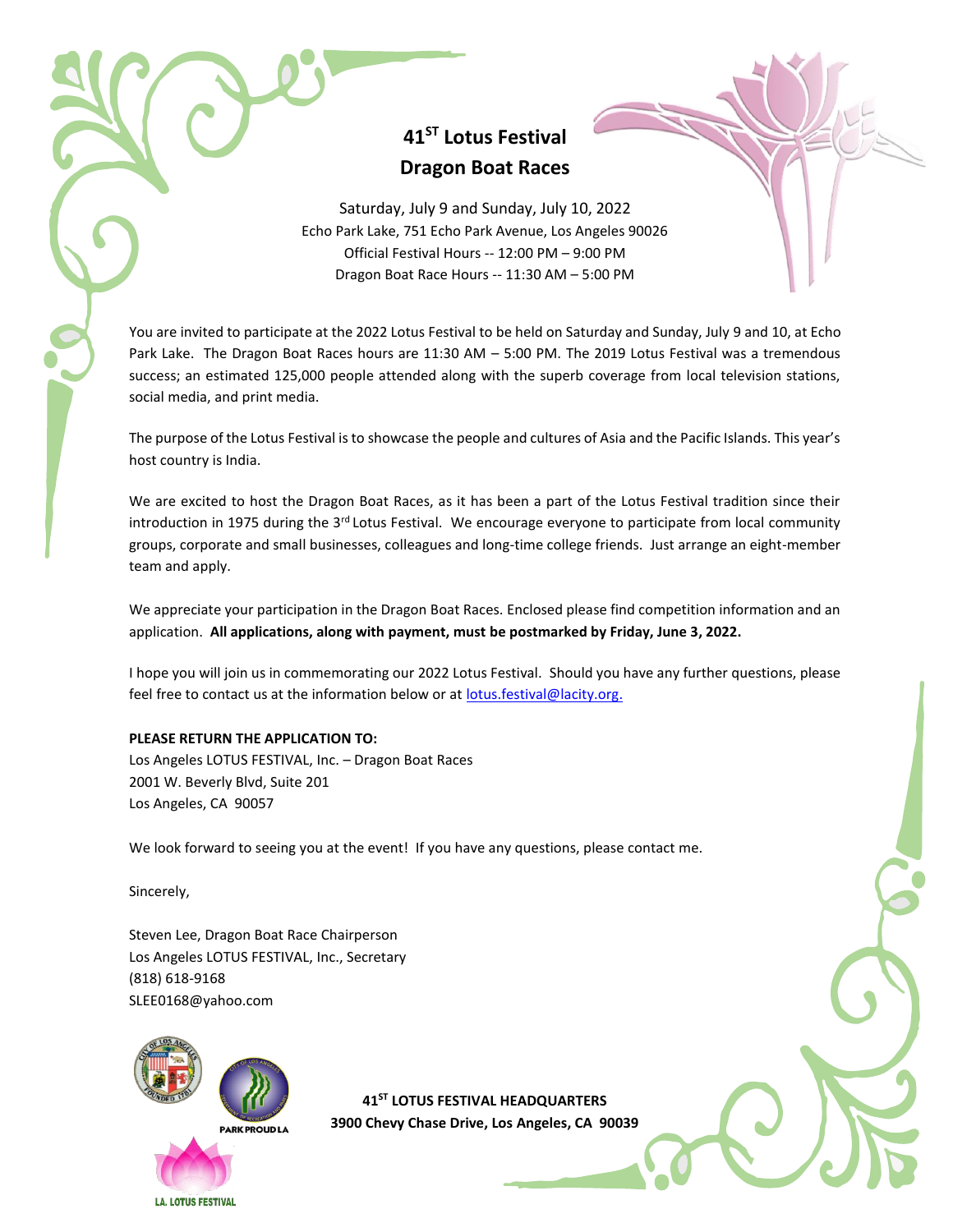

**41ST Lotus Festival Dragon Boat Races**

## **APPLICATION FORM**

| <b>GROUP / ORGANIZATION:</b>                                                          |                               |                |                                                       |   |  |
|---------------------------------------------------------------------------------------|-------------------------------|----------------|-------------------------------------------------------|---|--|
| <b>CONTACT PERSON / CAPTAIN:</b>                                                      |                               |                |                                                       |   |  |
| ADDRESS, CITY, STATE, ZIP CODE:                                                       |                               |                |                                                       |   |  |
| <b>DAYTIME PHONE:</b>                                                                 | <b>EVENING PHONE:</b>         |                |                                                       |   |  |
| <b>EMAIL ADDRESS:</b>                                                                 |                               |                |                                                       |   |  |
| HOW MANY YEARS HAVE YOU PARTICIPATED IN THE LOTUS FESTIVAL?                           |                               |                |                                                       |   |  |
| <b>TEAM NAME:</b>                                                                     |                               |                |                                                       |   |  |
|                                                                                       | $\mathbf{1}$                  | $\overline{2}$ | 3                                                     | 4 |  |
| <b>TEAM MEMBERS</b>                                                                   |                               |                |                                                       |   |  |
| (8 Total Members / 4 Female Members Minimum)                                          | 5                             | 6              | $\overline{\mathbf{z}}$                               | 8 |  |
| <b>RACE CATEGORY</b><br>Make Check or Money Order Payable to:<br>LOTUS FESTIVAL, Inc. | Media \$200                   |                | Corporate Sponsor / City / Government Agency<br>\$200 |   |  |
|                                                                                       | <b>Elected Official \$200</b> |                | Community / College / University<br>\$75              |   |  |

| 1 <sup>st</sup> Choice | Saturday<br>Sunday | 11:30 AM (Saturday Only) | 1:00 PM | 2:30 PM | 4:00 PM |
|------------------------|--------------------|--------------------------|---------|---------|---------|
|                        |                    | 12:00 PM                 | 1:30 PM | 3:00 PM | 4:30 PM |
|                        |                    | 12:30 PM                 | 2:00 PM | 3:30 PM | 5:00 PM |
| 2 <sup>nd</sup> Choice | Saturday<br>Sunday | 11:30 AM (Saturday Only) | 1:00 PM | 2:30 PM | 4:00 PM |
|                        |                    | 12:00 PM                 | 1:30 PM | 3:00 PM | 4:30 PM |
|                        |                    | 12:30 PM                 | 2:00 PM | 3:30 PM | 5:00 PM |

**We would like to race against team:**

| Yes!<br>We want to practice on<br>Saturday, June 25 | 9:00 AM  | 9:20 AM  | 9:40 AM  | 10:00 AM |
|-----------------------------------------------------|----------|----------|----------|----------|
|                                                     | 10:20 AM | 10:40 AM | 11:00 AM | 11:20 AM |
|                                                     | 11:40 AM | 12:00 PM |          |          |
| No!<br>We don't need<br>to practice                 |          |          |          |          |
|                                                     |          |          |          |          |
|                                                     |          |          |          |          |

I have completed the application and read the Dragon Boat Race rules and regulations and agree to the conditions stated within. I understand that this commitment is not final until my application is accepted by the 2022 Lotus Festival.

Print Name **Applicant Signature Conserversity** Date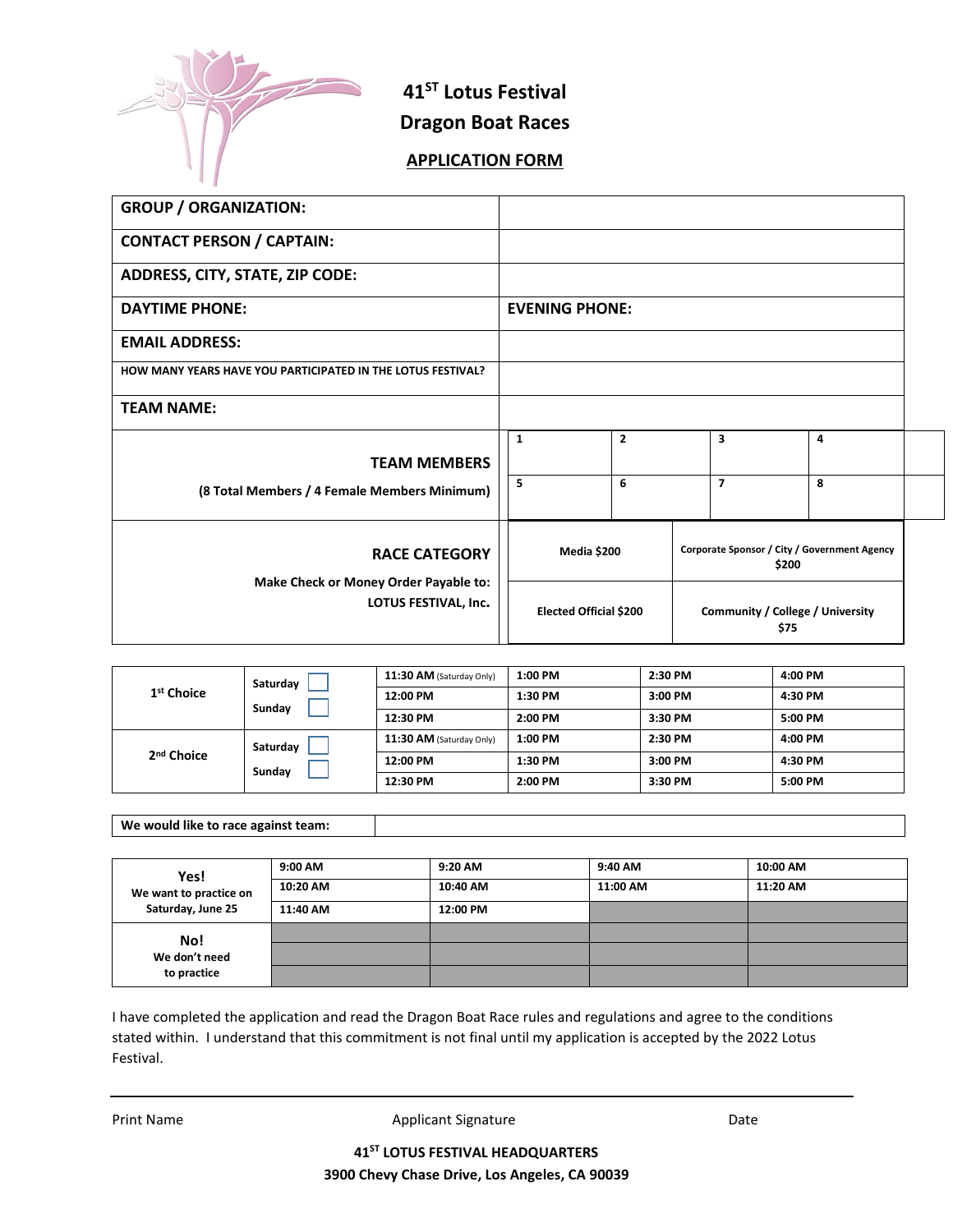**41ST Lotus Festival Dragon Boat Races**

### **DRAGON BOAT RACE RULES AND REGULATIONS**

The Dragon Boat Races will consist of two Dragon Boats – the Red Dragon and the Black Dragon.

- 1. Each Dragon has eight (8) members with a four (4) female member minimum
	- Leading each team at the front of the boat will be the **Drummer** 
		- o The drummer is the "heart beat" and sets the tempo for the paddlers
	- Powering the boat will be six (6) members known as the **Paddlers** 
		- o The goal for each paddler is to stay in synchronization with the paddler in front of them
	- The final member located at the back of the boat is known as the **Steersman**
		- o The steersman steers the boat with a sweep oar
- 2. Each crew member must wear rubber-soled shoes (which you supply) and a life jacket (supplied by the Department of Recreation & Parks)
- 3. Each team captain must check-in thirty (30) minutes prior to the team's race start time at the Dragon Boat Race Booth
- 4. The race course is approximately the length of the lake and back, which begins at the dock by the main stage and is marked with buoys (see course map below)
- 5. No motors, professional oarsmen or electronic gadget assistance will be permitted
- 6. No standing or jumping in and out of the boat will be permitted
- 7. No foul language or alcoholic beverages will be permitted
- 8. All applications must be postmarked by **Friday, June 3, 2022**

#### **PLEASE RETURN THE APPLICATION TO:**

Los Angeles LOTUS FESTIVAL, Inc. – Dragon Boat Races 2001 W. Beverly Blvd, Suite 201 Los Angeles, CA 90057

- 9. Teams that leave equipment understand the Lotus Festival, City of Los Angeles, and/or staff, and Los Angeles Lotus Festival, Inc. are not responsible for any lost or stolen articles
- 10. Have fun! Safety first, please.
- 11. Winners are determined by the category and time
- 12. In case of a dispute, decisions are made by Los Angeles Lotus Festival, Inc. and will be final

Trophies will be awarded to teams who have paid in full in the following categories:

- 
- Media  $*$  Elected Officials
- Corporate Sponsor \* Governmental Agencies
- 
- City Family Category \* Community
- 

- 
- Best Overall **Exercise 1** and  $*$  Turtle Team slowest overall race time
- Snappiest Dressers \* 1000't Know What We're Here For Team

### **41ST LOTUS FESTIVAL HEADQUARTERS 3900 Chevy Chase Drive, Los Angeles, CA 90039**